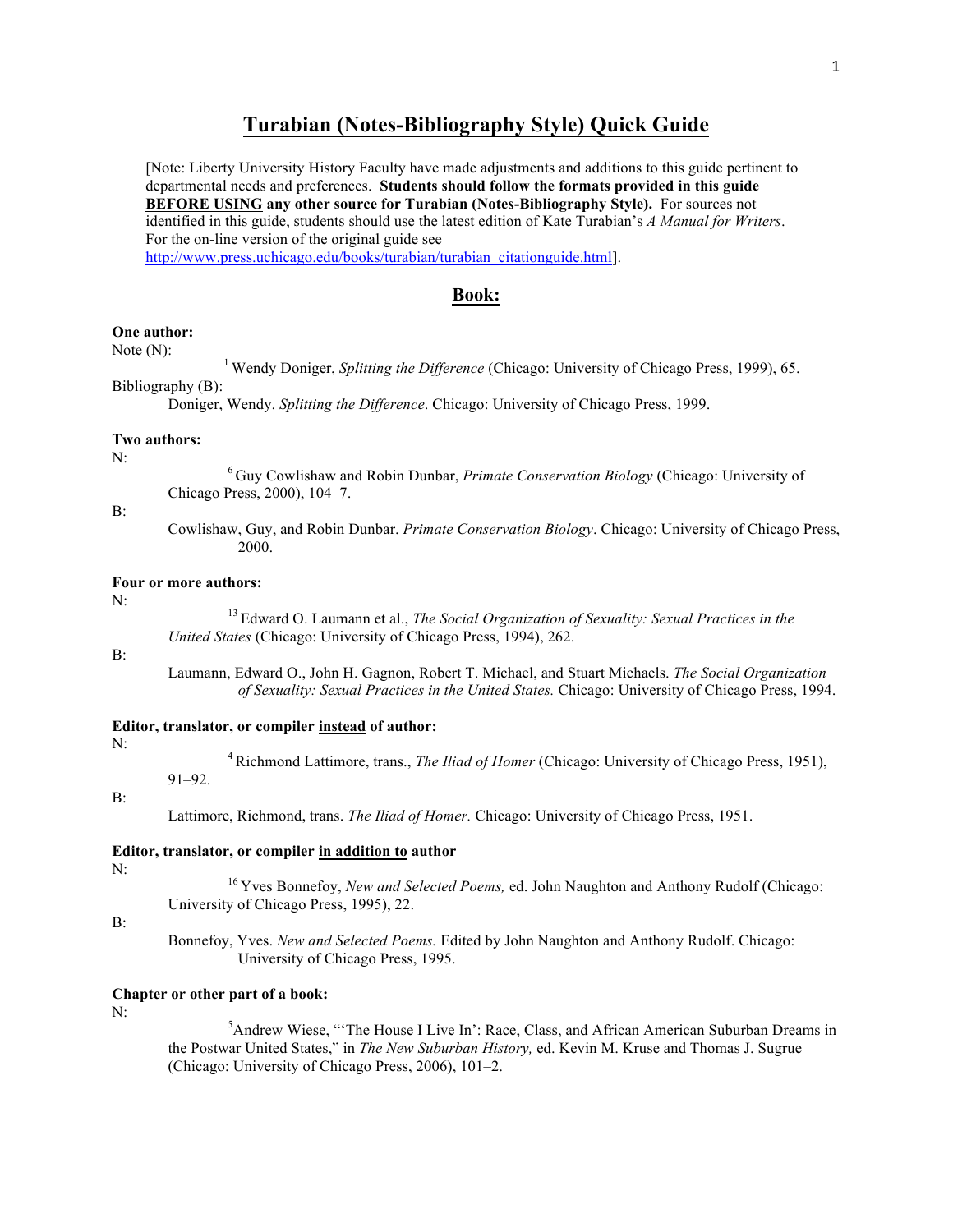B:

Wiese, Andrew. "'The House I Live In': Race, Class, and African American Suburban Dreams in the Postwar United States." In *The New Suburban History,* edited by Kevin M. Kruse and Thomas J. Sugrue, 99–119. Chicago: University of Chicago Press, 2006.

**Preface, foreword, introduction, or similar part of a book:**

N: <sup>17</sup> James Rieger, introduction to *Frankenstein; or, The Modern Prometheus,* by Mary Wollstonecraft Shelley (Chicago: University of Chicago Press, 1982), xx–xxi.

B:

Rieger, James. Introduction to *Frankenstein; or, The Modern Prometheus,* by Mary Wollstonecraft Shelley, xi–xxxvii. Chicago: University of Chicago Press, 1982.

## **Book published ONLY in electronic format. THIS IS RARE:**

**[Note: if the book is a PDF of a hard-copy publication, you do not need the web address. You should treat as a print version of the book and should cite it like above. However, if the on-line publication is in digitized form and does not have page numbers reflecting the actual pages in the book, then follow the example directly below.]**

N: <sup>2</sup> Philip B. Kurland and Ralph Lerner, eds., *The Founders' Constitution* (Chicago: University of Chicago Press, 1987), page #s or chapter if page numbers are not available, http://presspubs.uchicago.edu/founders/.

## B:

Kurland, Philip B., and Ralph Lerner, eds. *The Founders' Constitution.* Chicago: University of Chicago Press, 1987. http://press-pubs.uchicago.edu/founders/.

# **Journal articles:**

**Article in a print journal:**

B:

N: <sup>8</sup> John Maynard Smith, "The Origin of Altruism," *Nature* 393, no. 2 (April 1998): 639.

Smith, John Maynard. "The Origin of Altruism." *Nature* 393, no. 2 (April 1998): 639–40.

## **Article ONLY in an online journal. THIS IS RARE:**

**[Note: if the on-line article is a PDF of a hard-copy publication, do not include the web address. If you are not sure, then treat it as a print article. You should cite it as if you are holding it in your hand. However, if the on-line publication is digitized and does not have page numbers reflecting the actual pages in the book, then follow the example directly below.]**

N: 33 Mark A. Hlatky et al., "Quality-of-Life and Depressive Symptoms in Postmenopausal Women after Receiving Hormone Therapy: Results from the Heart and Estrogen/Progestin Replacement Study (HERS) Trial," *Journal of the American Medical Association* 287, no. 5 (February 2002): page numbers or chapter if page numbers are not available, http://jama.amaassn.org/issues/v287n5/rfull/joc10108.html#aainfo.

B:

Hlatky, Mark A., Derek Boothroyd, Eric Vittinghoff, Penny Sharp, and Mary A. Whooley. "Quality-of-Life and Depressive Symptoms in Postmenopausal Women after Receiving Hormone Therapy: Results from the Heart and Estrogen/Progestin Replacement Study (HERS) Trial." *Journal of the American Medical Association* 287, no. 5 (February 2002): 8-33. http://jama.amaassn.org/issues/v287n5/rfull/joc10108.html#aainfo.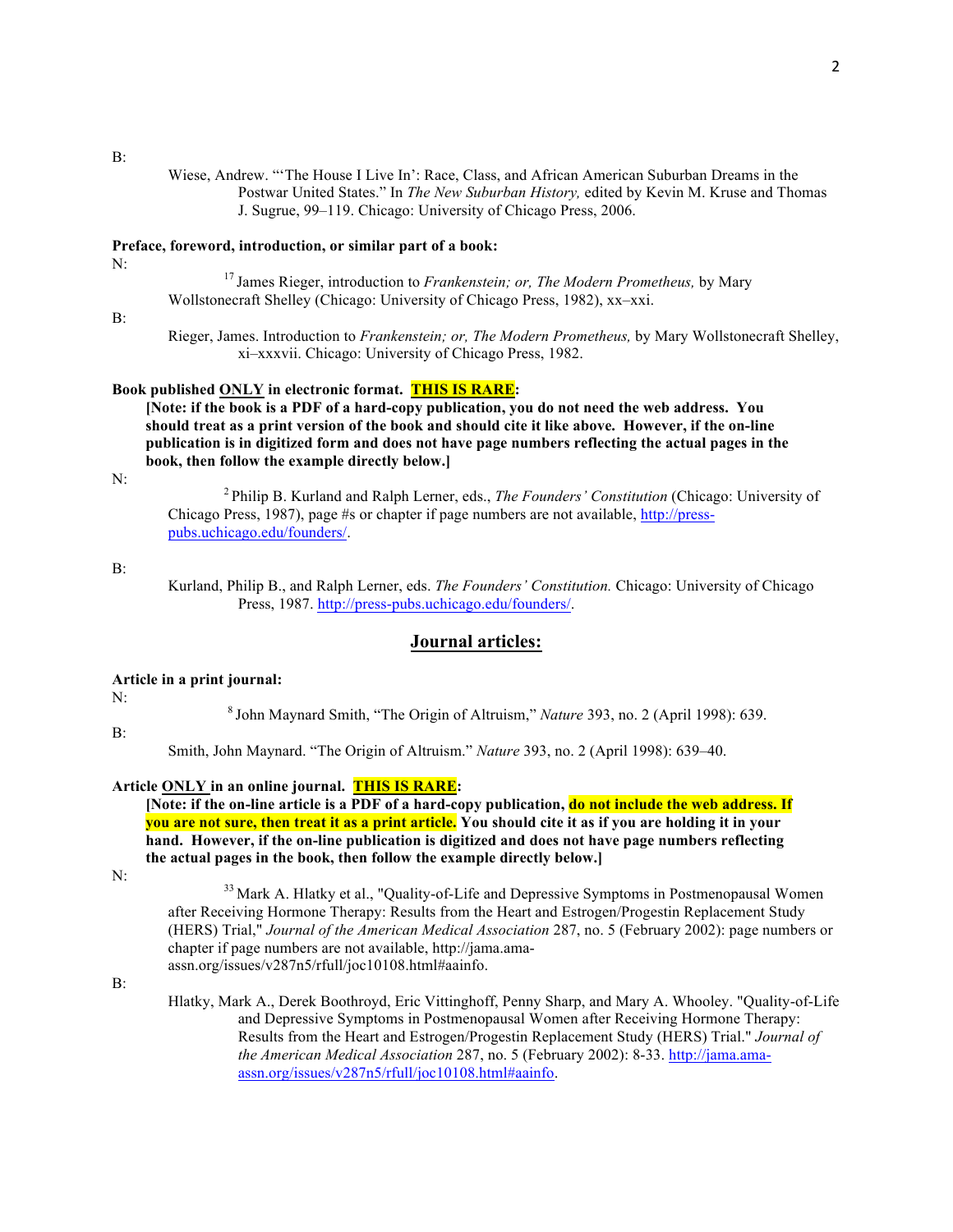# **Other Sources**

# **Popular magazine article:**

N: <sup>29</sup> Steve Martin, "Sports-Interview Shocker," *New Yorker,* May 6, 2002, 84.

B:

Martin, Steve. "Sports-Interview Shocker." *New Yorker,* May 6, 2002.

# **Online Magazine or Business Periodical Footnote**

N: <sup>29</sup> Carey Roberts, "Calhoun Got It Right." *South Carolina History Magazine*, January 15, 2016, http://scmagazine.com.

## **Newspaper article:**

- **[Note: if a section and page number is available (such as B 12) is available, you should include it.**
- 

N: <sup>10</sup> William S. Niederkorn, "A Scholar Recants on His 'Shakespeare' Discovery," *New York Times,* June 20, 200, B122.

B:

Niederkorn, William S. "A Scholar Recants on His 'Shakespeare' Discovery." *New York Times,* June 20, 2002, B12.

## **Book Review:**

N: <sup>1</sup> James Gorman, "Endangered Species," review of *The Last American Man,* by Elizabeth Gilbert, *New York Times Book Review,* June 2, 2002, 16.

### B:

Gorman, James. "Endangered Species." Review of *The Last American Man,* by Elizabeth Gilbert. *New York Times Book Review,* June 2, 2002.

# **Thesis or dissertation**

N: <sup>22</sup> M. Amundin, "Click Repetition Rate Patterns in Communicative Sounds from the Harbour Porpoise, *Phocoena phocoena*" (PhD diss., Stockholm University, 1991), 35.

## B:

Amundin, M. "Click Repetition Rate Patterns in Communicative Sounds from the Harbour Porpoise, *Phocoena phocoena.*" PhD diss., Stockholm University, 1991.

### **Interview**

N:<br><sup>5</sup> Professor of History Samuel C. Smith at Liberty University, interview by author, Lynchburg, VA, February 9, 2016.

## B:

Smith, Samuel C., professor of history at Liberty University. Interview by author, Lynchburg, VA. February 9, 2016.

## **Lecture**

N:<br><sup>8</sup> Robert Ritchie, "Vietnam: Lessons from the War" (lecture at Liberty University, Lynchburg, VA, March 19, 2016).

B: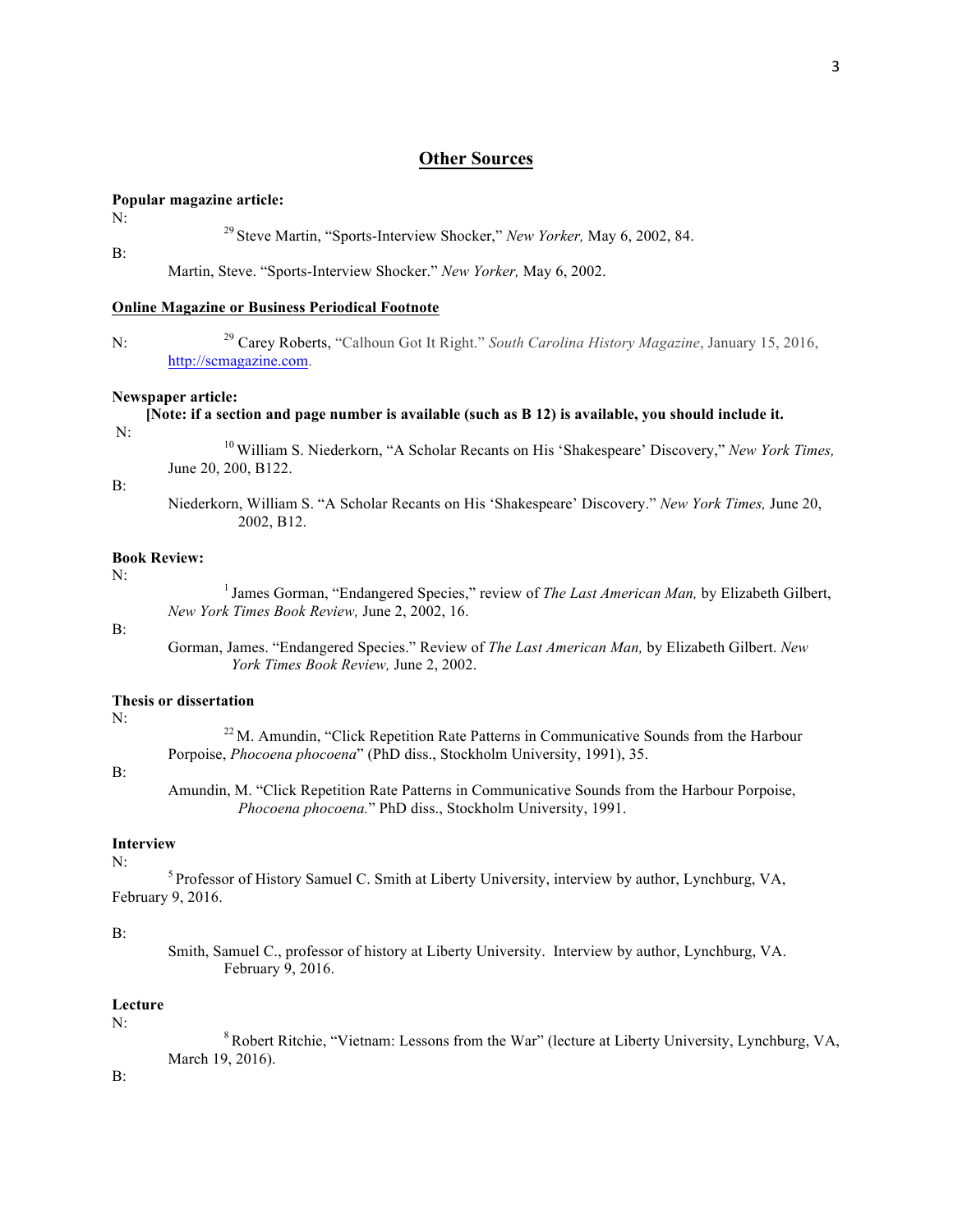Ritchie, Robert. "Vietnam: Lessons from the War." Lecture at Liberty University, Lynchburg, VA, March 19, 2016.

# **Paper and/or Power Point presented at a meeting or conference, or in Class (unpublished):**

N:<br><sup>13</sup>Brian Doyle, "Howling Like Dogs: Metaphorical Language in Psalm 59" (paper presented at the annual international meeting for the Society of Biblical Literature, Berlin, Germany, June 19–22, 2002).

### B:

Doyle, Brian. "Howling Like Dogs: Metaphorical Language in Psalm 59." Paper presented at the annual international meeting for the Society of Biblical Literature, Berlin, Germany, June 19–22, 2002.

## **Letter in a print collection:**

N: <sup>2</sup> George Whitefield to Mr. I. Roberts, July 18, 1740, *The Works of the Reverend George Whitefield*, vol. 1 (London: Printed for Edward and Charles Dilly, 1771), 199-200.

#### B:

Whitefield, George. *The Works of the Reverend George Whitefield*. 6 Vols. London: Printed for Edward and Charles Dilly, 1771.

# **[Note: When using a collection, you do not need to list each letter in the bibliography. Just list the collected source.]**

# **Document in a print collection:**

**N:** <sup>17</sup> Egerton Leigh, *The Man Unmasked: or, the World Undeceived in the Author of a Late Pamphlet, Intitled, 'Extracts from the Proceedings of the High Court of Vice-Admiralty in Charlestown, South-Carolina,' &c with Suitable Remarks on that Masterly Performance* in Philip Hamer, et. al., eds., *The Papers of Henry Laurens*, vol. 6 (Columbia, SC: University of South Carolina Press, 1969-2003), 19- 23.

## **B:**

Hamer, Philip, et. al., eds.*The Papers of Henry Laurens*, 16 Vols. Columbia, SC: University of South Carolina Press, 1969-2003.

# **[Note: When using a collection, you do not need to list each document in the bibliography. Just list the collected source.]**

## **Information from a Website:**

**N:** <sup>1</sup> Silas Deane to Elizabeth Deane, (Letter 16) 7 September 1774, *Delegates to Congress: Letters of Delegates to Congress*, 1774-1789, vol. 1, August 1774-August 1775, Electronic Text Center, University of Virginia Library, http://etext.virginia.edu/toc/modeng/public/DelVol01.html.

**B:** 

*Delegates to Congress: Letters of Delegates to Congress*, 1774-1789. Vol. 1. August 1774-August 1775. Electronic Text Center, University of Virginia Library. http://etext.virginia.edu/toc/modeng/public/DelVol01.html.

# **Unpublished photograph held by author (only to be cited in notes)**

**N:** 1 Carolyn Curtis, *Farm Work*, September 8, 1999, Shreve, OH, in author's possession.

**B:**

Curtis, Carolyn. *Farm Work*. September 8, 1999. Shreve, OH. In author's possession.

**Videos and Podcasts**

**N:**